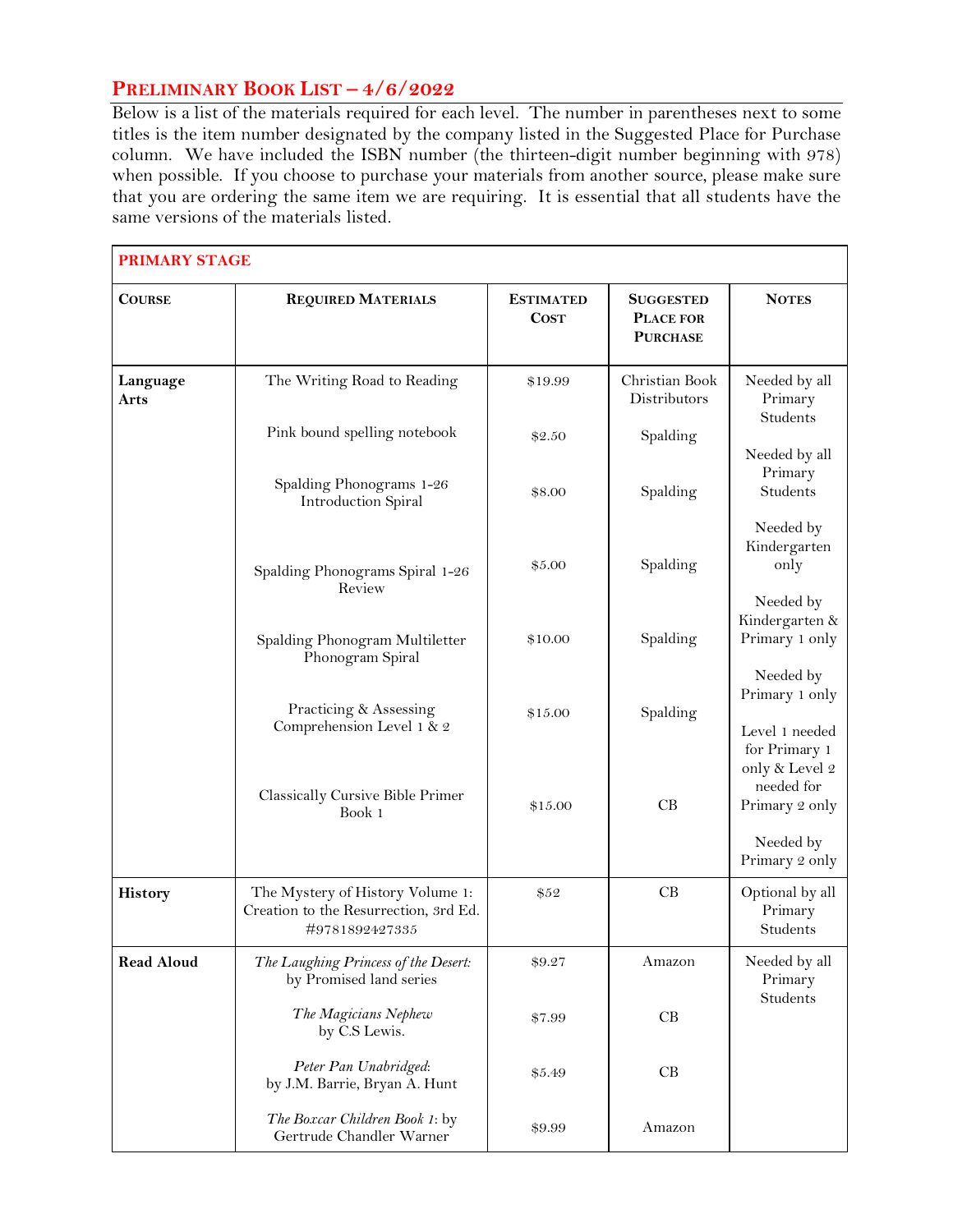| Latin        | Song School Latin Book 1 & 2<br>(Student Book and CD)<br>#978-1600510458 | \$24.95 | CAP                     | Needed by<br>Primary 1 and 2                  |
|--------------|--------------------------------------------------------------------------|---------|-------------------------|-----------------------------------------------|
| Science      | Exploring Creation with Zoology 1<br>#9781932012613                      | \$33.75 | CB                      | Optional by all<br>Primary<br>Students        |
|              | Exploring Creation with Zoology 1<br>Junior Notebooking Journal          | \$24.00 | CB                      | Optional by all<br>Primary<br>Students        |
|              | Exploring Creation with Zoology 2<br>#9781932012736                      | \$33.60 | CB                      | Optional by all<br>Primary<br>Students        |
|              | Exploring Creation with Zoology 2<br>Junior Notebooking Journal          | \$24.00 |                         | Optional by all<br>Primary<br><b>Students</b> |
| Math         | Horizons Math, Grade 1, Complete<br>Set                                  | \$76.46 | CB                      | Needed by<br>Primary 1<br><b>ONLY</b>         |
|              | Horizons Math, Grade 2, Complete<br>Set                                  | \$76.46 | CB                      | Needed by<br>Primary 2<br><b>ONLY</b>         |
| <b>Bible</b> | Generations of Grace Family<br>Devotional Year 1                         | \$14.95 | Generations of<br>Grace | Needed by all<br>Primary<br>Students          |
|              | ESV Big Picture Bible                                                    | \$23.49 | CB                      |                                               |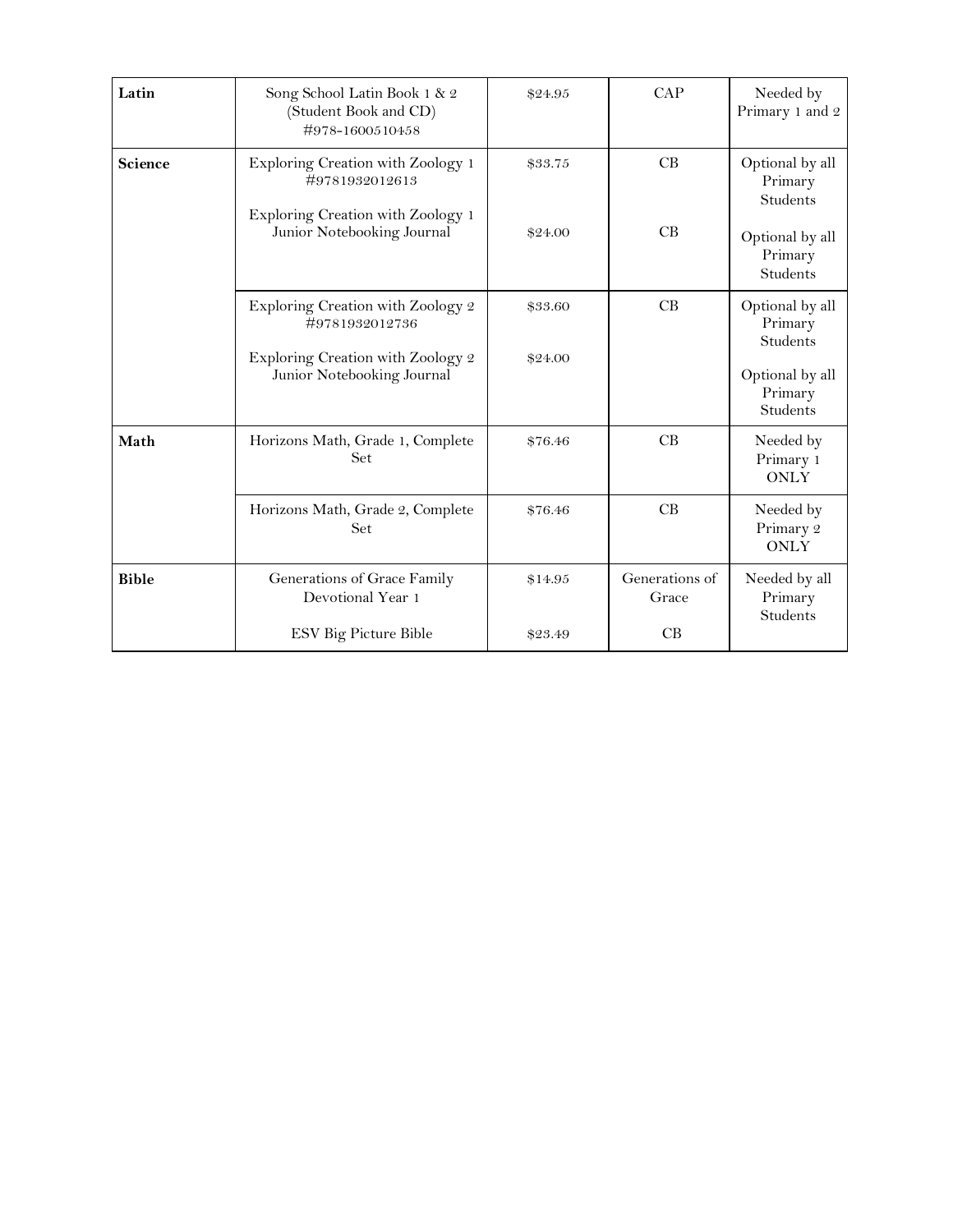| <b>GRAMMAR STAGE</b>              |                                                                                                                                            |                                 |                                                         |                                                  |
|-----------------------------------|--------------------------------------------------------------------------------------------------------------------------------------------|---------------------------------|---------------------------------------------------------|--------------------------------------------------|
| <b>COURSE</b>                     | <b>REQUIRED MATERIALS</b>                                                                                                                  | <b>ESTIMATED</b><br><b>COST</b> | <b>SUGGESTED</b><br><b>PLACE FOR</b><br><b>PURCHASE</b> | <b>NOTES</b>                                     |
| <b>Biblical</b><br><b>Studies</b> | ESV Bible with a concordance                                                                                                               |                                 |                                                         |                                                  |
|                                   | God's Great Covenant, OT Book 1: A<br>Bible Course for Children<br>#978-1-60051-071-7                                                      | \$23.95                         | A                                                       | Needed by G1<br><b>Students ONLY</b>             |
|                                   | God's Great Covenant, OT Book 2: A<br>Bible Course for Children<br>#978-1-60051-049-6                                                      | \$23.95                         | A                                                       | Needed by ${\rm G2}$<br>students ONLY            |
|                                   | God's Great Covenant, NT Book 1: A<br>Bible Course for Children<br>#978-1600510731                                                         | \$23.95                         | $\mathbf{A}$                                            | Needed by G <sub>3</sub><br><b>Students ONLY</b> |
|                                   | God's Great Covenant, NT Book 2: A<br>Bible Course for Children<br>#978-1-60051-256-8                                                      | \$26.95                         | $\mathbf{A}$                                            | Needed by G4<br><b>Students ONLY</b>             |
| Grammar                           | Shurley Grammar Kit (Level 3)<br>#9781585610402                                                                                            | \$53.89                         | CB                                                      | Needed by G1<br><b>Students ONLY</b>             |
|                                   | Shurley Grammar Practice Booklet<br>(Level 3)<br>#9781585610549                                                                            | \$6.39                          | CB                                                      |                                                  |
|                                   | Shurley Grammar Kit (Level 4)<br>#9781585610365                                                                                            | \$53.89                         | CB                                                      | Needed by G <sub>2</sub><br><b>Students ONLY</b> |
|                                   | Shurley Grammar Practice Booklet<br>(Level 4)<br>#9781585610556                                                                            | \$6.39                          | CB                                                      |                                                  |
|                                   | Shurley Grammar Kit (Level 6)<br>#9781585610280                                                                                            | \$53.89                         | CB                                                      |                                                  |
|                                   | Shurley Grammar Practice Booklet<br>(Level 6)<br>#9781585610570                                                                            | \$6.39                          | CB                                                      | Needed by G <sub>3</sub><br><b>Students ONLY</b> |
|                                   | Editor-in-Chief (Level 1)<br>#978-1601446404                                                                                               | \$19.99                         | $\mathbf{A}$                                            |                                                  |
|                                   | Wordly Wise 3000 Grade 6<br>4 <sup>th</sup> Edition Set<br>(Student Book #9780838877067,<br>Test Booklet #9780838877616 and<br>Answer Key) | \$33.95                         | A                                                       | Needed by G4<br><b>Students ONLY</b>             |
|                                   | Think Analogies, Level B, Book<br>#9780894557927                                                                                           | \$12.99                         | CB                                                      |                                                  |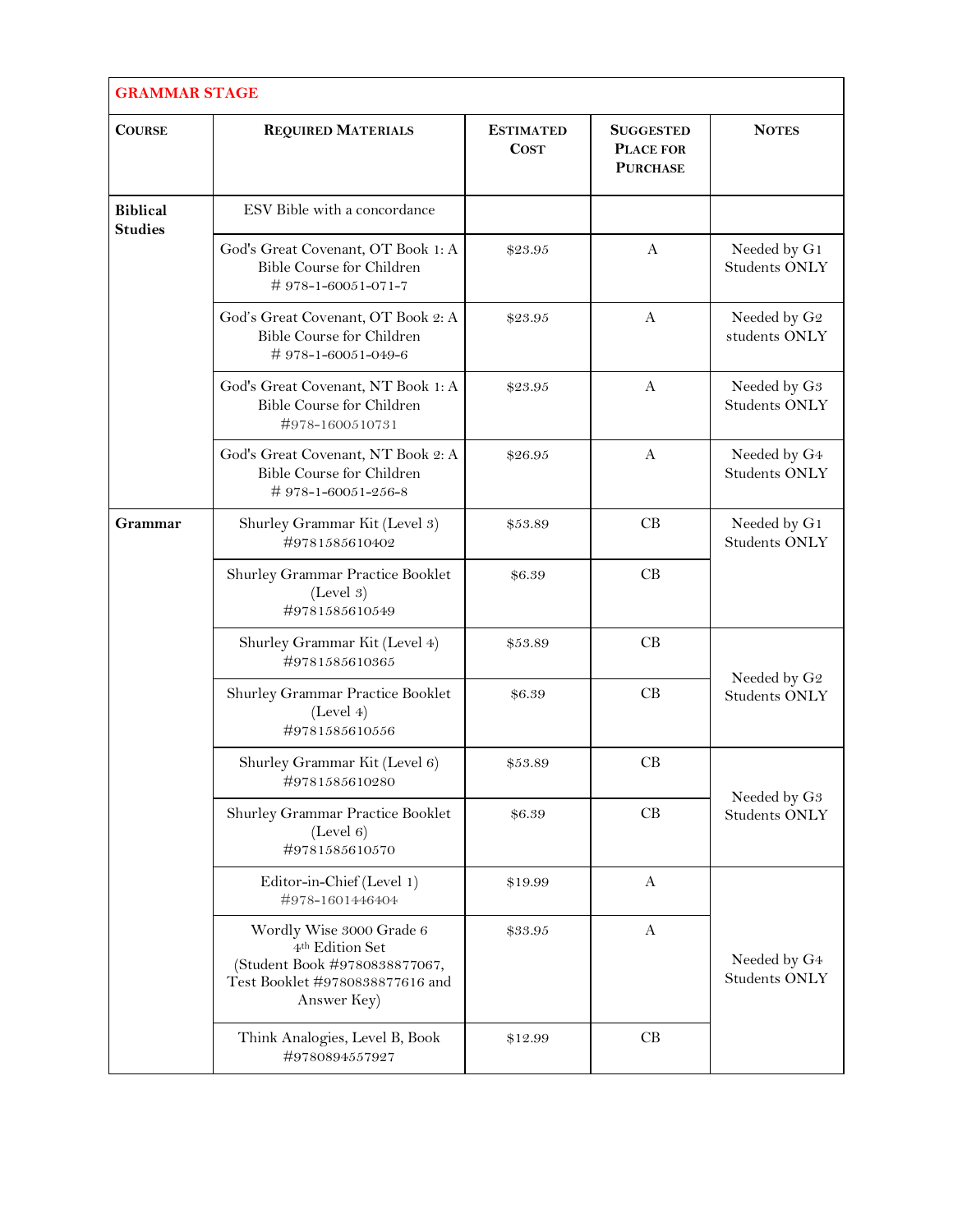| Latin                                |                                                                                                             |             |                      |                                                                                                             |
|--------------------------------------|-------------------------------------------------------------------------------------------------------------|-------------|----------------------|-------------------------------------------------------------------------------------------------------------|
| Latin A                              | Logos Latin 1<br>#9781935000181                                                                             | \$13.30     | CB                   |                                                                                                             |
| Latin B                              | Logos Latin 2<br>#9781935000259                                                                             | \$14.70     | CB                   |                                                                                                             |
| Latin C                              | Logos Latin 3<br>#9781591281559                                                                             | \$14.70     | CB                   |                                                                                                             |
| Latin D                              | Logos Latin 4<br>#9781591281832                                                                             | \$17.95     | Rainbow<br>Resources |                                                                                                             |
| Science                              | Exploring Creation with Zoology 1<br>#9781932012613                                                         | \$36.00     | CB                   |                                                                                                             |
|                                      | Exploring Creation with Zoology 1<br>Notebooking Journal<br>#9781935495116                                  | \$25.60     | CB                   |                                                                                                             |
|                                      | Exploring Creation with Zoology 2<br>#9781932012736                                                         | \$36.00     | CB                   |                                                                                                             |
|                                      | Exploring Creation with Zoology 2<br>Notebooking Journal<br>#9781935495123                                  | \$25.60     | CB                   |                                                                                                             |
| Omnibus:<br>Literature               | Tirzah by Lucille Travis<br>#978-0836135466                                                                 | \$9.99      | A                    |                                                                                                             |
| and<br>Composition<br>$(G1$ Only $)$ | Archimedes and the Door to Science by<br>Jeanne Bendick<br>#978-1883937126                                  | \$13.30     | A                    | Audio book<br>listening is fine to<br>use as a<br>supplement while<br>a student reads<br>along in the print |
|                                      | Detectives in Togas by Henry<br>Winterfeld<br>#978-0152162801                                               | \$5.99      | A                    |                                                                                                             |
|                                      | Bronze Bow by Elizabeth George-<br><b>Speare</b><br>#978-0395137192                                         | \$6.99      | A                    |                                                                                                             |
|                                      | Cleopatra by Diane Stanley<br>#978-0688154806                                                               | \$6.95      | $\mathbf{A}$         | book.                                                                                                       |
|                                      | PompeiiBuried Alive by Edith<br>Kunhardt<br>#978-039488868                                                  | \$5.69      | A                    |                                                                                                             |
|                                      | The Trojan Horse by Emily Little<br>#978-0394896748                                                         | \$6.94      | A                    |                                                                                                             |
|                                      | Tales from the Odyssey, Part 1 & Part 2<br>By Mary Pope Osborne<br>#978-1-4231-4157-0<br>#978-1-4231-4155-6 | \$5.69 each | $\mathbf{A}$         | Read-Aloud<br>purchase is<br>optional                                                                       |
|                                      | Writing & Rhetoric Book 1: Fable,<br><b>Student Edition</b><br>#978-1600512162                              | \$19.95     | A                    |                                                                                                             |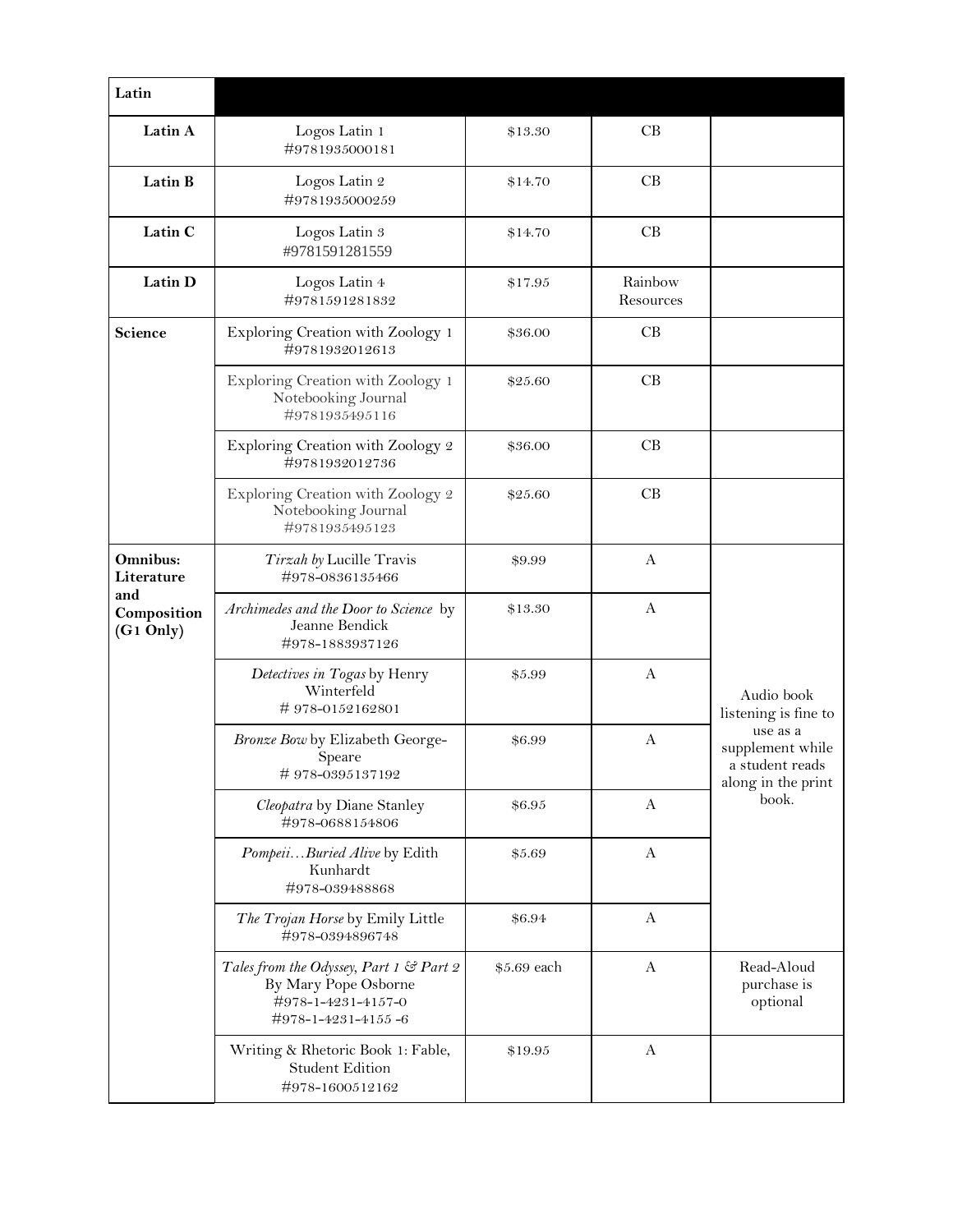| Omnibus:<br>Literature                      | Hittite Warrior by Joanne Williamson<br>#978-1883937386                                                   | \$5.99      | A            |                                                           |
|---------------------------------------------|-----------------------------------------------------------------------------------------------------------|-------------|--------------|-----------------------------------------------------------|
| and<br>Composition<br>(G <sub>2</sub> Only) | Tirzah by Lucille Travis<br>#978-0836135466                                                               | \$7.99      | A            |                                                           |
|                                             | Archimedes and the Door to Science by<br>Jeanne Bendick<br>#978-1883937126                                | \$6.99      | A            | Audio book                                                |
|                                             | D'Aulaires Greek Myths by Ingri and<br>Edgar Parin d'Aulaires<br>#978-0440406945                          | \$5.58      | $\mathbf{A}$ | listening is fine to<br>use as a<br>supplement while      |
|                                             | Detectives in Togas by Henry<br>Winterfeld<br>#978-0152162801                                             | \$5.45      | A            | a student reads<br>along in the print<br>book.            |
|                                             | Bronze Bow by Elizabeth George-<br>Speare<br>#978-0395137192                                              | \$5.69      | $\mathbf{A}$ |                                                           |
|                                             | The Golden Goblet by Eloise Jarvis<br>McGraw<br>#978-0140303353                                           | \$6.95      | $\mathbf{A}$ |                                                           |
|                                             | Tales from the Odyssey Part One and<br>Part Two by Mary Pope Osborn<br>#978-1423128649<br>#978-1423126102 | \$5.69 each | $\mathbf{A}$ |                                                           |
|                                             | Gilgamesh the Hero by Geraldine<br>McCaughrean<br>#978-0802852625                                         | \$15.95     | A            | Read-aloud -<br>purchase is<br>optional.                  |
|                                             | Tales of Ancient Egypt by Roger<br>Lancelyn Green<br>#978-0141332598                                      | \$6.95      | А            |                                                           |
|                                             | Writing & Rhetoric Book 2:<br>Narrative I, Student Edition<br>#978-1600512186                             | \$19.95     | А            |                                                           |
| Omnibus:<br>Literature                      | Hittite Warrior by Joanne Williamson<br>#978-1883937386                                                   | \$6.94      | A            |                                                           |
| and<br>Composition<br>(G <sub>3</sub> Only) | Tirzah by Lucille Travis<br>#978-0836135466                                                               | \$6.99      | A            |                                                           |
|                                             | Archimedes and the Door to Science by<br>Jeanne Bendick<br>#978-1883937126                                | \$5.99      | $\mathbf{A}$ | Audio book<br>listening is fine to<br>use as a            |
|                                             | D'Aulaires Greek Myths by Ingri and<br>Edgar Parin d'Aulaires<br>#978-0440406945                          | \$6.99      | $\mathbf{A}$ | supplement while<br>a student reads<br>along in the print |
|                                             | Bronze Bow by Elizabeth George-<br>Speare<br>#978-0395137192                                              | \$6.95      | $\mathbf{A}$ | book.                                                     |
|                                             | The Golden Goblet by Eloise Jarvis<br>McGraw<br>#978-0140303353                                           | \$5.69      | A            |                                                           |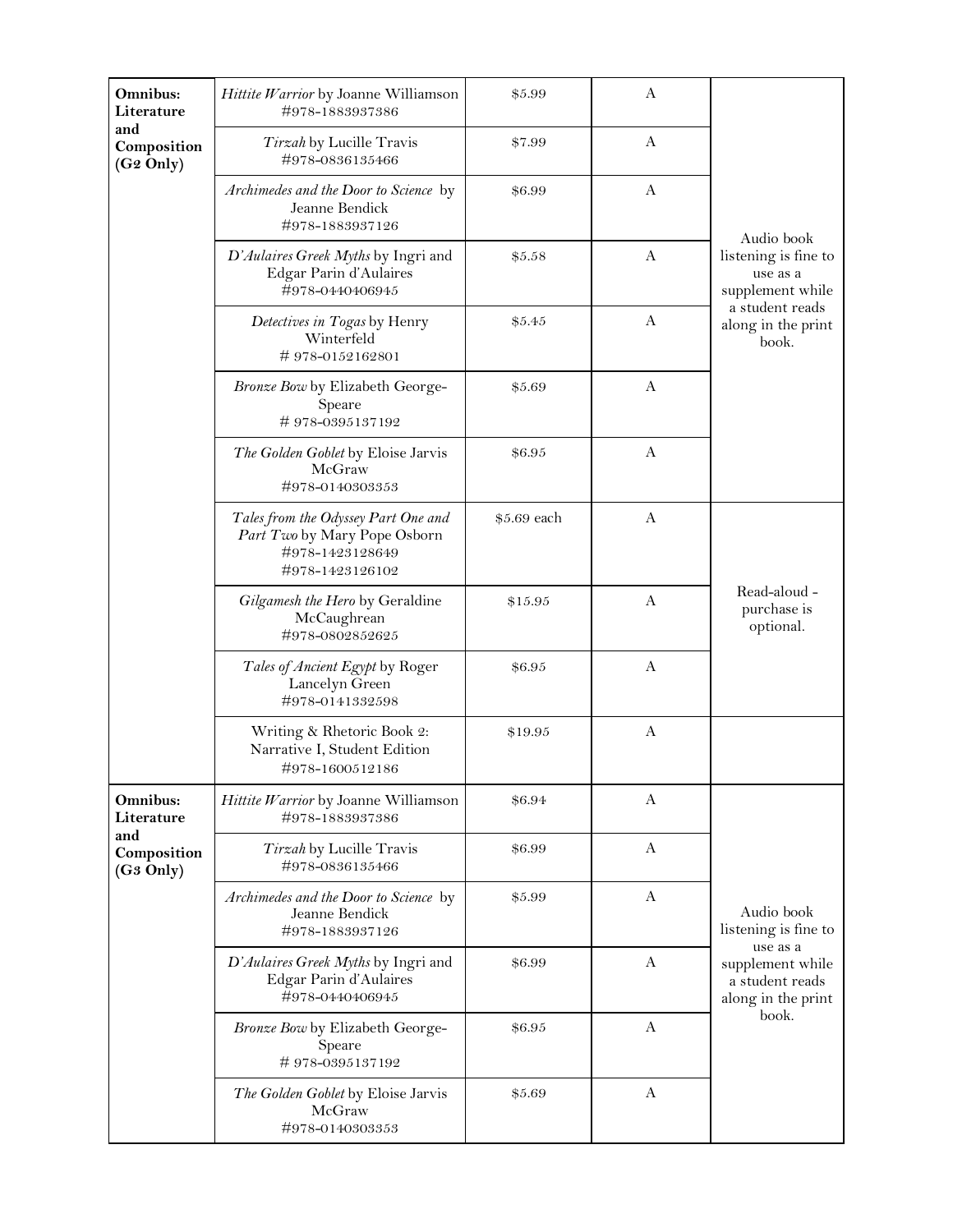|                                             | Hannibal: Rome's Worst Nightmare by<br>Phillip Brooks<br>#978-0531221747                                  | \$7.52  | A            |                                                     |
|---------------------------------------------|-----------------------------------------------------------------------------------------------------------|---------|--------------|-----------------------------------------------------|
|                                             | City: A Story of Roman Planning and<br>Construction by David Macaulay                                     | \$6.99  | A            |                                                     |
|                                             | Tales from the Odyssey Part One and<br>Part Two by Mary Pope Osborn<br>#978-1423128649<br>#978-1423126102 | \$7.64  | A            |                                                     |
|                                             | Gilgamesh the Hero by Geraldine<br>McCaughrean<br>#978-0802852625                                         | \$5.99  | A            | This is a read-                                     |
|                                             | Tales of Ancient Egypt by Roger<br>Lancelyn Green<br>#978-0141332598                                      | \$14.95 | A            | aloud - purchase is<br>optional.                    |
|                                             | Writing & Rhetoric Book 3:<br>Narrative II, Student Edition<br>#978-1600512353                            | \$19.95 | $\mathbf{A}$ |                                                     |
| Omnibus:<br>Literature                      | Hittite Warrior by Joanne Williamson<br>$(\#978 - 1883937386)$                                            | \$6.94  | $\mathbf{A}$ |                                                     |
| and<br>Composition<br>(G <sub>4</sub> Only) | D'Aulaires Greek Myths by Ingri and<br>Edgar Parin d'Aulaires<br>#978-0440406945                          | \$6.99  | A            |                                                     |
|                                             | Bronze Bow by Elizabeth George-<br>Speare<br>#978-0395137192                                              | \$5.99  | A            |                                                     |
|                                             | The Golden Goblet by Eloise Jarvis<br>McGraw<br>$(\#978 - 0140303353)$                                    | \$6.99  | A            | Audio book<br>listening is fine to                  |
|                                             | City: A Story of Roman Planning and<br>Construction by David Macaulay                                     | \$6.95  | A            | use as a<br>supplement while<br>a student reads     |
|                                             | Black Ships Before Troy: The Story of<br>'The Iliad' by Rosemary Sutcliff<br>#978-0553494839              | \$5.69  | A            | along in the print<br>book.                         |
|                                             | Outcast by Rosemary Sutcliff<br>#978-0374456733                                                           | \$7.52  | A            |                                                     |
|                                             | Gilgamesh the Hero by Geraldine<br>McCaughrean<br>#978-0802852625                                         | \$6.99  | A            |                                                     |
|                                             | Tales of Ancient Egypt by Roger<br>Lancelyn Green<br>#978-0141332598                                      | \$7.64  | A            |                                                     |
|                                             | The Children's Homer by Padraic<br>Colum<br>#978-0689868832                                               | \$5.99  | $\mathbf{A}$ | This is a read-<br>aloud - purchase is<br>optional. |
|                                             | Writing & Rhetoric Book 4: Cheria<br>and Proverb, Student Edition<br>#978-1600512421                      | \$19.95 | A            |                                                     |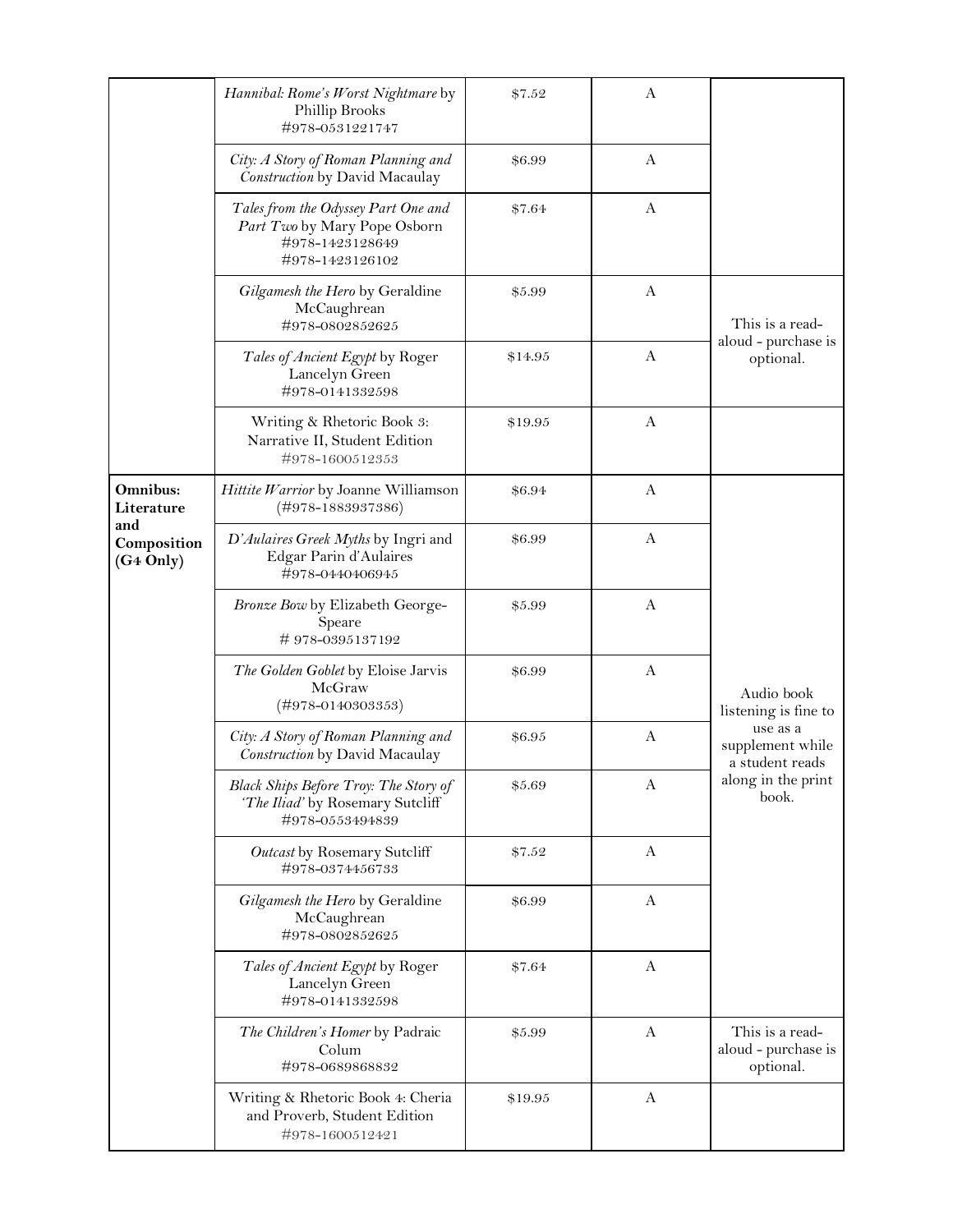| <b>History</b> and | The Mystery of History Volume 1:                        | \$52 | $\mathcal{C}\mathbf{B}^-$ | All G levels |
|--------------------|---------------------------------------------------------|------|---------------------------|--------------|
| Geography          | Creation to the Resurrection, 3rd Ed.<br>#9781892427335 |      |                           |              |
|                    |                                                         |      |                           |              |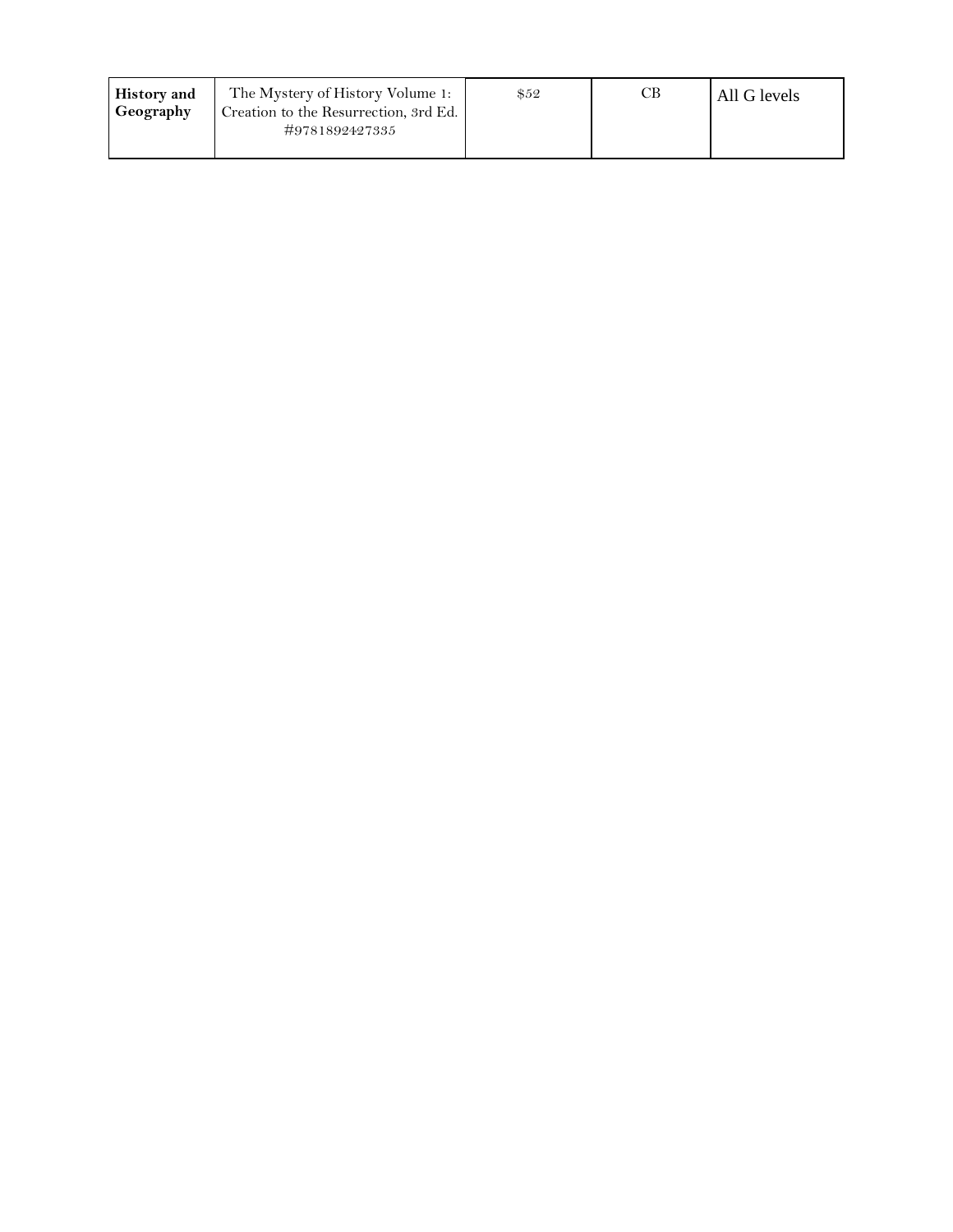| <b>LOGIC STAGE</b>                            |                                                                                              |                                 |                                                  |                                                         |  |
|-----------------------------------------------|----------------------------------------------------------------------------------------------|---------------------------------|--------------------------------------------------|---------------------------------------------------------|--|
| <b>COURSE</b>                                 | <b>REQUIRED MATERIALS</b>                                                                    | <b>ESTIMATED</b><br><b>COST</b> | <b>SUGGESTED</b><br>PLACE FOR<br><b>PURCHASE</b> | <b>NOTES</b>                                            |  |
| Christian<br><b>Studies</b><br>L <sub>1</sub> | The New City Catechism<br>#978-1433555077                                                    | \$7.99                          | A                                                |                                                         |  |
|                                               | Concise Theology by J.I. Packer<br>#978-0842339605                                           | \$14.99                         | A                                                |                                                         |  |
| Church<br><b>History L2</b>                   | Church History in Plain Language by<br><b>Bruce Shelley</b><br>#978-1401676315               | \$23.00                         | A                                                |                                                         |  |
| Latin                                         |                                                                                              |                                 |                                                  |                                                         |  |
| Level I                                       | Visual Latin 1                                                                               | \$100.00                        | Compass<br>classroom.com                         | Purchase either<br>the DVDs or the<br>streaming videos. |  |
|                                               | Latin & English Dictionary<br>#978-0553590128                                                | \$5.39                          | A                                                |                                                         |  |
| Level II                                      | Visual Latin 2                                                                               | \$100.00                        | Compass<br>classroom.com                         | Purchase either<br>the DVDs or the<br>streaming videos. |  |
|                                               | Lingua Latina per se Illustrata Pars1<br>Familia Romana by Hans Ørberg<br>#978-1-58510-420-8 | \$27.33                         | A                                                |                                                         |  |
|                                               | Latin & English Dictionary<br>#978-0553590128                                                | \$5.39                          | A                                                |                                                         |  |
| Level III                                     | Latin for the New Millennium<br>Student Text Level 1, Second Edition<br>#978-0-865106-807-7  | \$75.00                         | Bolchazy.com                                     |                                                         |  |
|                                               | Lingua Latina per se Illustrata Pars1<br>Familia Romana by Hans Ørberg<br>#978-1-58510-420-8 |                                 |                                                  |                                                         |  |
|                                               | Latin & English Dictionary<br>#978-0553590128                                                |                                 |                                                  |                                                         |  |
| Intro to<br>Spanish                           | Spanish Middle/High<br>#978-0887247583                                                       | \$9.99                          | A                                                |                                                         |  |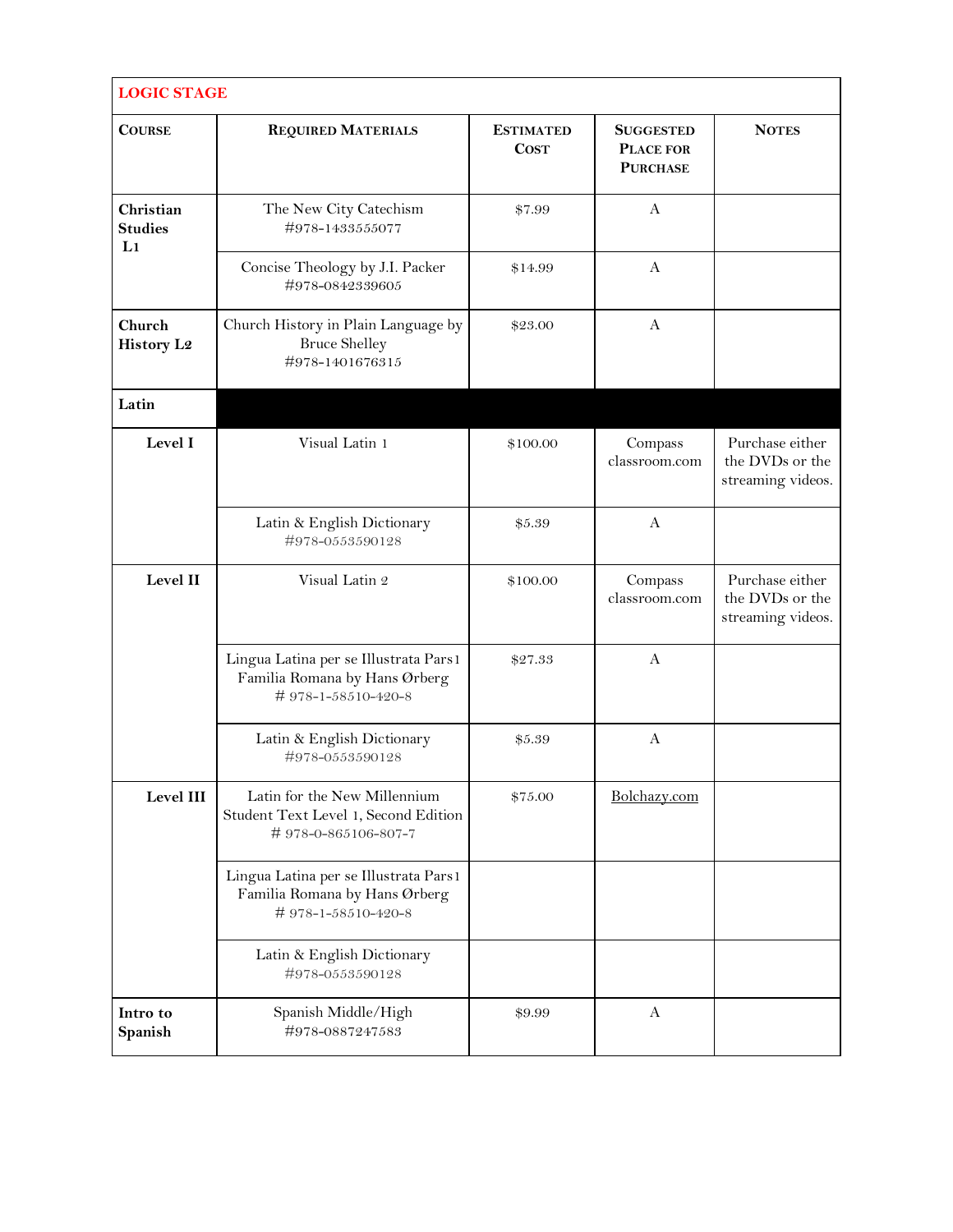| <b>COURSE</b>                                       | <b>REQUIRED MATERIALS</b>                                                                  | <b>ESTIMATED</b><br><b>COST</b> | <b>SUGGESTED</b><br><b>PLACE FOR</b><br><b>PURCHASE</b> | <b>NOTES</b>                                                                                                                                                                                                  |
|-----------------------------------------------------|--------------------------------------------------------------------------------------------|---------------------------------|---------------------------------------------------------|---------------------------------------------------------------------------------------------------------------------------------------------------------------------------------------------------------------|
| Introductory<br>Formal<br>Logic (L1<br>Only)        | Introductory Logic Student 5th<br>Edition<br>$(\#N-160)$                                   | \$29.00                         | Logospress<br>online.com                                |                                                                                                                                                                                                               |
|                                                     | Socrates Meets Jesus<br>#978-0830823383                                                    | \$10.77                         | A                                                       |                                                                                                                                                                                                               |
| Omnibus:<br>Ancient and<br>Medieval                 | The Story of the World Volume<br>1<br>#978-1933339004                                      | \$11.29                         | CB                                                      |                                                                                                                                                                                                               |
| (L1 & L2)                                           | The Story of the World Volume<br>#978-1933339092                                           | \$11.29                         | CB                                                      |                                                                                                                                                                                                               |
|                                                     | <b>Omnibus Document Packet</b>                                                             | \$30.00                         | <b>CCA</b>                                              |                                                                                                                                                                                                               |
| Omnibus<br>Literature &<br>Composition<br>(L1 & L2) | Epic of Gilgamesh: A New<br>Rendering in English Verse by<br>David Ferry<br>978-0374523831 | \$8.75                          | A                                                       |                                                                                                                                                                                                               |
|                                                     | Odyssey of Homer (translated by<br>Mandelbaum)<br>#978-0553213997                          | \$5.79                          | A                                                       |                                                                                                                                                                                                               |
|                                                     | Augustine's Confessions<br>(translation by Boulding)<br>978-1565484450                     | \$9.94                          | A                                                       |                                                                                                                                                                                                               |
|                                                     | Beowulf (translated by Seamus<br>Heaney)<br>#978-0393320978                                | \$15.77                         | A                                                       | Many of these<br>books are<br>available for free<br>or low cost in the<br>public domain and<br>readable on<br>tablets, phones or<br>Kindles. Audio<br>listening and e<br>book format are<br>approved options. |
|                                                     | Macbeth (Oxford School<br>Shakespeare)                                                     | From \$3.86                     | A                                                       |                                                                                                                                                                                                               |
|                                                     | Merry Adventures of Robin<br>Hood by Howard Pyle<br>#978-1591940432                        | \$4.95                          | A                                                       |                                                                                                                                                                                                               |
|                                                     | A Midsummer Night's Dream<br>(Oxford School Shakespreare)                                  | \$12.78                         | A                                                       |                                                                                                                                                                                                               |
|                                                     | The Codes of Hammurabi and<br>Moses by Dvies W. W.<br>978-1604241617                       | 8.95                            | A                                                       |                                                                                                                                                                                                               |
|                                                     | Writing & Rhetoric Book 6:<br>Commonplace: Student Edition<br>#978-1600512773              | \$19.95                         | A                                                       |                                                                                                                                                                                                               |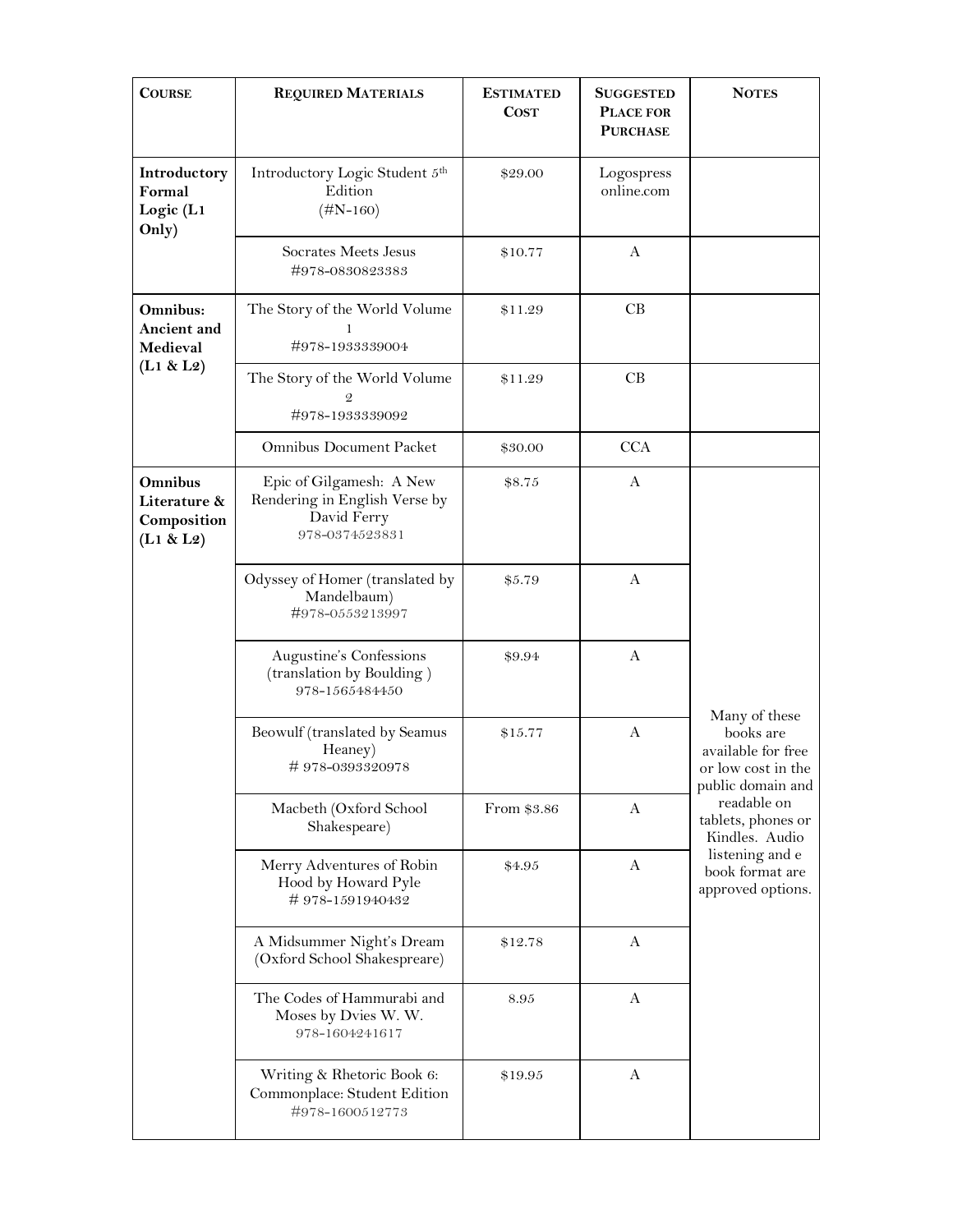|                                      | Grammar of Poetry: Student<br><b>Edition</b> by Matt Whitling<br>978-1591281191 | \$22.00 | A                                                           |                                                |
|--------------------------------------|---------------------------------------------------------------------------------|---------|-------------------------------------------------------------|------------------------------------------------|
| Science                              |                                                                                 |         |                                                             |                                                |
| <b>Science for</b><br>L1 ONLY        | Exploring Creation with<br>Chemistry and Physics<br>#978-1-935495-98-7          | \$42.00 | CB                                                          |                                                |
|                                      | Document Packet<br>Provided by CCA                                              | \$20.00 |                                                             | Due to C.C.A.<br>with first tuition<br>payment |
|                                      | Lab Materials                                                                   | \$40.00 | C.C.A. will<br>purchase lab<br>materials for<br>students    | Due to C.C.A.<br>with first tuition<br>payment |
| <b>Science for</b><br><b>L2 ONLY</b> | Exploring Creation with General<br>Science 3rd Edition<br>#978-1-946506573      | \$59.00 | CB                                                          |                                                |
|                                      | Document Packet<br>Provided by CCA                                              | \$20.00 |                                                             | Due to C.C.A.<br>with first tuition<br>payment |
|                                      | Lab Materials                                                                   | \$40.00 | C.C.A. will<br>purchase lab<br>materials for<br>students    | Due to C.C.A.<br>with first tuition<br>payment |
| Math                                 |                                                                                 |         |                                                             |                                                |
| Pre-Algebra                          | Shormann Pre-Algebra<br>https://diveintomath.com/shorm<br>ann/                  | \$49.00 | $C.C.A.$ has<br>purchased a<br>license for<br>your student. | (Only needed for<br>those enrolled in the      |
| Algebra I                            | Shormann Algebra I<br>https://diveintomath.com/shorm<br>ann/                    | \$49.00 | C.C.A. has<br>purchased a<br>license for<br>your student.   | course)                                        |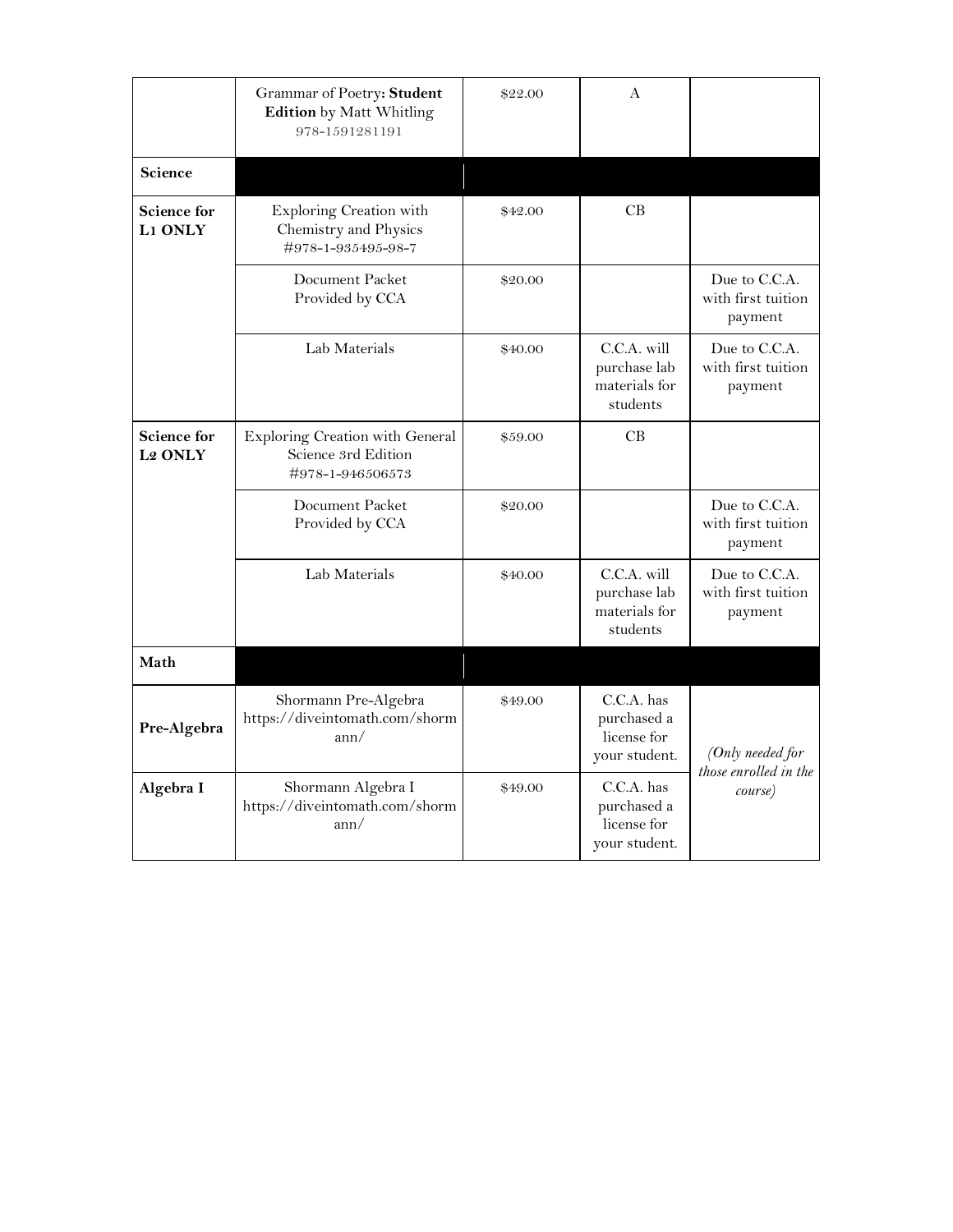|                                               | <b>RHETORIC STAGE</b>                                                                                                              |                                                 |                                                              |                                                                                                                                                        |  |  |
|-----------------------------------------------|------------------------------------------------------------------------------------------------------------------------------------|-------------------------------------------------|--------------------------------------------------------------|--------------------------------------------------------------------------------------------------------------------------------------------------------|--|--|
| <b>COURSE</b>                                 | <b>REQUIRED MATERIALS</b>                                                                                                          | <b>ESTIMATED</b><br><b>COST</b>                 | <b>SUGGESTED</b><br>PLACE FOR<br><b>PURCHASE</b>             | <b>NOTES</b>                                                                                                                                           |  |  |
| Spanish                                       |                                                                                                                                    |                                                 |                                                              |                                                                                                                                                        |  |  |
| Spanish<br>I, II, II &<br>Advanced<br>Spanish | Descubre I<br>(used for Spanish I & II ONLY)<br>textbook, Supersite, and<br>workbooks<br># 978-1-68004-527-7                       | \$156.38                                        | Purchase<br>directly<br>from Vistas<br>Higher<br>Learning    | Use link at bottom<br>of the page to<br>purchase Descubre<br>I materials                                                                               |  |  |
|                                               | Descubre II<br>(used for Spanish III)<br>textbook, Supersite, and<br>workbooks<br>#978-1-68004-672-4                               | \$156.38                                        | Purchase<br>directly<br>from Vistas<br>Higher<br>Learning    | Needed by Spanish<br>III & Advanced<br>Spanish students<br><b>ONLY</b><br>Use link at bottom<br>of the page to<br>purchase<br>Descubre II<br>materials |  |  |
|                                               | <b>Bilingual Bible</b><br>#978-1414334189                                                                                          | \$25.77                                         | A                                                            | Spanish II and III<br>only                                                                                                                             |  |  |
| Advanced<br>Latin                             | Latin for the New Millennium<br>Level 1 Student Text<br>#978-0865165601                                                            | From \$6.00                                     | A                                                            |                                                                                                                                                        |  |  |
|                                               | Latin for the New Millennium<br>Level 1 Student Workbook<br>#978-0865165618                                                        | \$35.94                                         | A                                                            |                                                                                                                                                        |  |  |
| Math                                          |                                                                                                                                    |                                                 |                                                              |                                                                                                                                                        |  |  |
| Algebra I                                     | Shormann Algebra I<br>https://diveintomath.com/shorm<br>ann/                                                                       | \$49.00                                         | C.C.A. has<br>purchased a<br>license for<br>your<br>student. |                                                                                                                                                        |  |  |
| Geometry                                      | PH Math Student Edition<br>Geometry<br>#978-0-13-318582-9                                                                          | \$30.00                                         | $\mathsf{A}$                                                 |                                                                                                                                                        |  |  |
| Algebra II                                    | PH Math Student Edition<br>Algebra 2<br>#978-0-13-328116-3                                                                         | \$65.00                                         | A                                                            |                                                                                                                                                        |  |  |
| Pre-Calculus                                  | Blitzer Precalculus 5th ed<br>#978-0321837349                                                                                      | \$43.00                                         | A                                                            |                                                                                                                                                        |  |  |
| <b>AP Calculus</b>                            | ISBN-13:978-0-618-60624-5<br>Study and Solutions Guide<br>By Bruce H Edwards<br>ISBN-10:0-618-60627-0<br>ISBN-13:978-0-618-60627-6 | \$17.90 and up<br>plus<br>\$0.49 and up<br>plus | Amazon<br>Note: Please<br>do not<br>purchase                 | Optional<br>Fast Track to a 5:<br>Preparing for the<br><b>AP Calculus AB</b><br>and Calculus BC                                                        |  |  |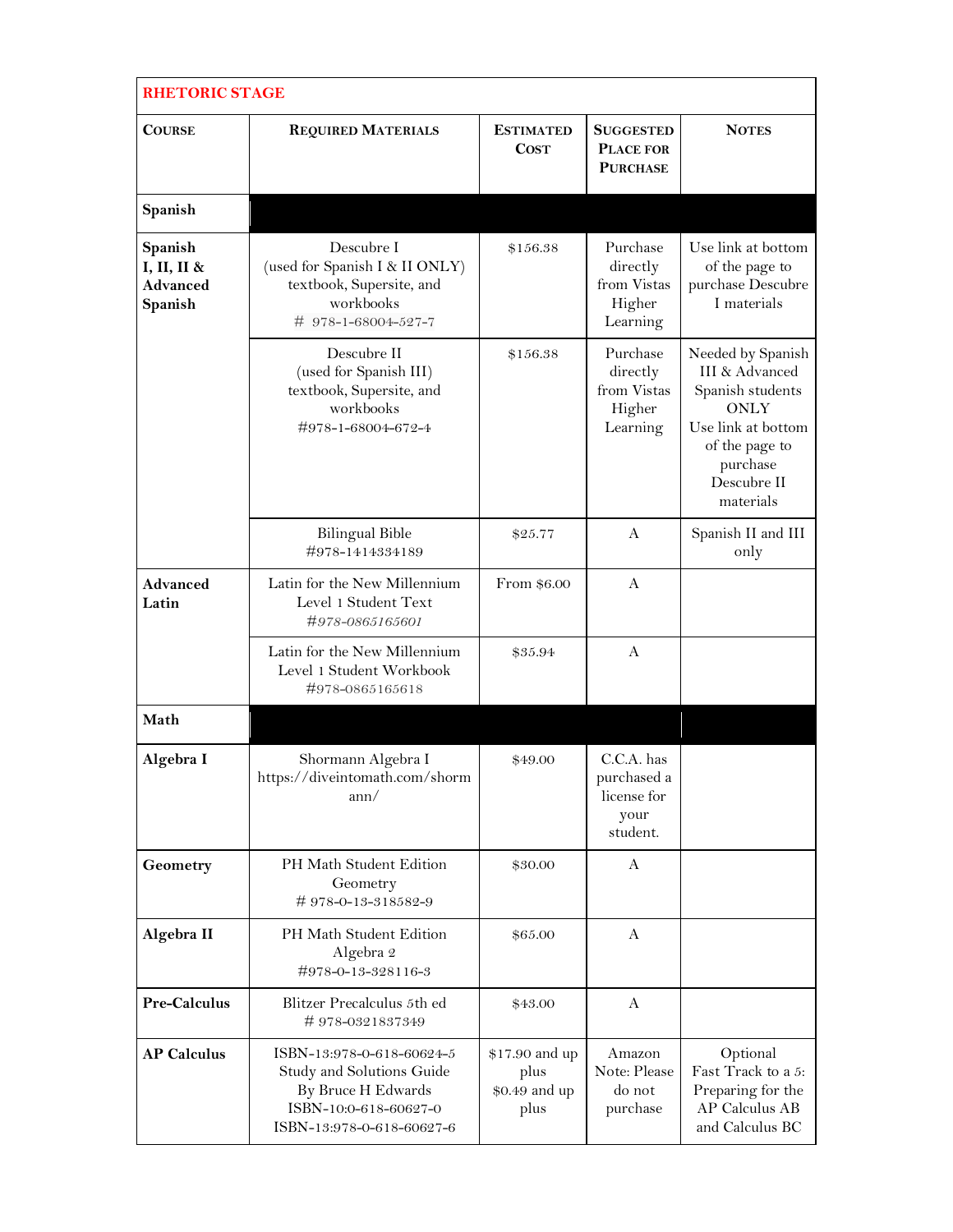|                                     |                                                                           | (optional)\$4.5<br>4 and up | the 5th<br>edition from<br><b>VP</b> | Examinations by<br>Sharon Cade                 |
|-------------------------------------|---------------------------------------------------------------------------|-----------------------------|--------------------------------------|------------------------------------------------|
| Science                             |                                                                           |                             |                                      |                                                |
| Physics<br>(R <sub>1</sub> Only)    | Introductory Physics 3rd Ed.<br>by John Mays<br>#978-0-9981699-5-8        | \$68.00                     | A                                    |                                                |
|                                     | Lab Fee                                                                   | \$55                        |                                      | Due to C.C.A. with<br>first tuition<br>payment |
|                                     | Document Packet, provided by<br><b>CCA</b>                                | \$20                        |                                      | Due to C.C.A. with<br>first tuition<br>payment |
| Chemistry<br>(R <sub>2</sub> Only)  | Discovering Design with<br>Chemistry by Dr. Jay Wile<br>#978-09962784-6-1 | \$59.00                     | Berean<br><b>Builders</b>            |                                                |
|                                     | Lab Fee                                                                   | \$55                        |                                      | Due to C.C.A. with<br>first tuition<br>payment |
|                                     | Document Packet, provided by<br><b>CCA</b>                                | \$20                        |                                      | Due to C.C.A. with<br>first tuition<br>payment |
| Physics<br>(R <sub>3</sub> Only)    | Introductory Physics 3rd Ed.<br>by John Mays<br>#978-0-9981699-5-8        | \$68.00                     | A                                    |                                                |
|                                     | Lab Fee                                                                   | \$55                        |                                      | Due to C.C.A. with<br>first tuition<br>payment |
|                                     | Document Packet, provided by<br>CCA                                       | \$20                        |                                      | Due to C.C.A. with<br>first tuition<br>payment |
| Quadrivium<br>(R <sub>4</sub> Only) | Euclid's Elements<br>#978-0486600888                                      | \$14.97                     | A                                    |                                                |
|                                     | Consolation of Philosophy<br>#978-0140447804                              | \$13.97                     | A                                    |                                                |
|                                     | The Republic by Plato<br>#978-0465094080                                  | \$17.53                     | A                                    |                                                |
|                                     | The Pythagorean Sourcebook<br>#978-0933999510                             | \$26.25                     | A                                    |                                                |
|                                     | Course Packet                                                             | \$30.00                     |                                      | Due to C.C.A. with<br>first tuition<br>payment |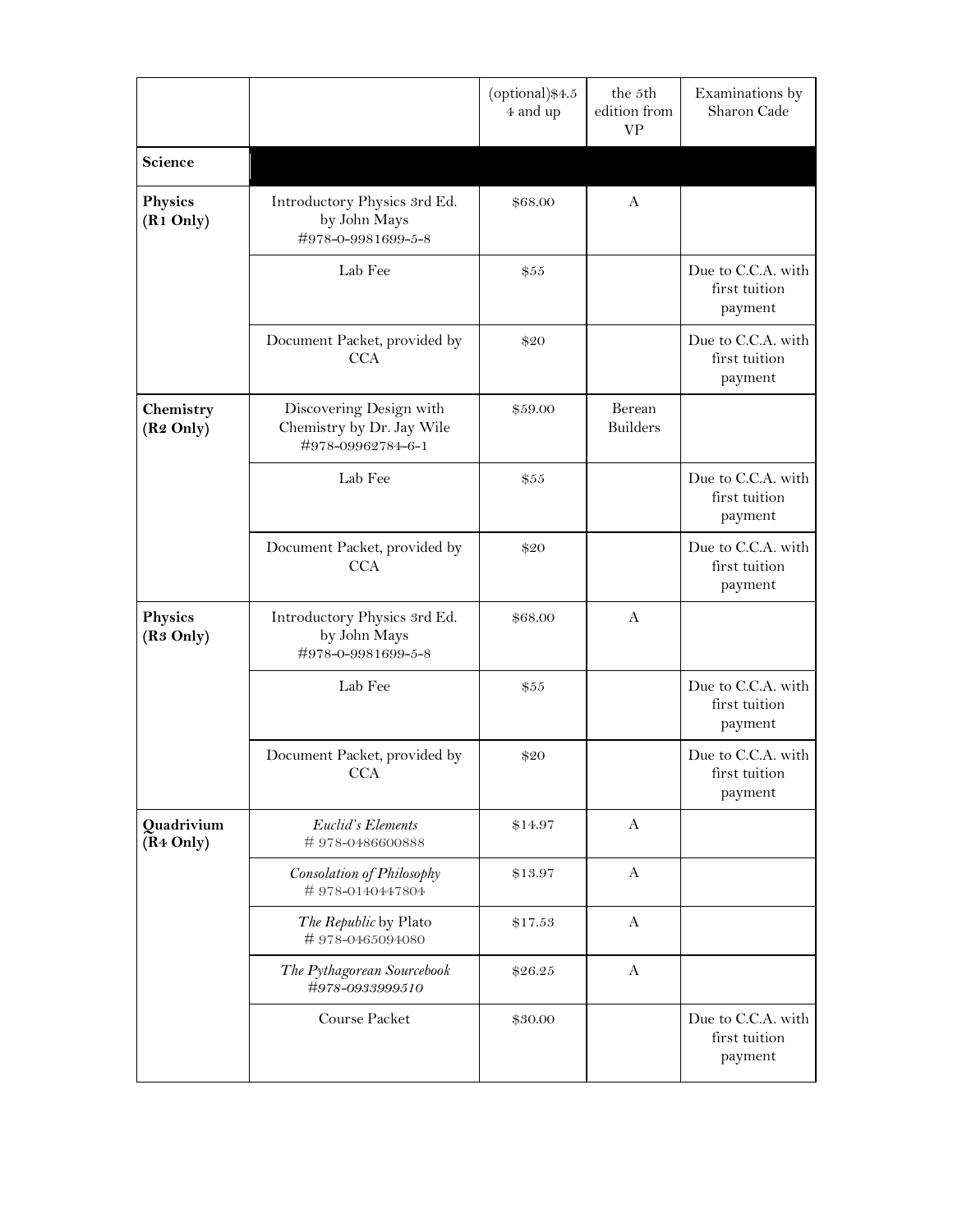| Omnibus:<br>American<br><b>Studies</b><br>(R <sub>1</sub> Only) | Documents Packet                                                                        | \$40.00 |              | Due to C.C.A. with<br>first tuition<br>payment |
|-----------------------------------------------------------------|-----------------------------------------------------------------------------------------|---------|--------------|------------------------------------------------|
| Omnibus<br>Literature &<br>Composition<br>(R <sub>1</sub> Only) | Scarlet Letter by Nathaniel<br>Hawthorne #978-1949460841                                | \$8.95  | $\mathbf{A}$ |                                                |
|                                                                 | Killing England by Bill O'Reilly<br>#978-1627790642                                     | \$16.73 | A            |                                                |
|                                                                 | My Antonia by Willa Cather<br>#978-1508474616                                           | \$6.99  | $\mathbf{A}$ |                                                |
|                                                                 | Narrative of the Life of Frederick<br>Douglass by Frederick Douglass<br>#978-1936594184 | \$8.95  | $\mathbf{A}$ |                                                |
|                                                                 | Farewell to Manzanar Jeanne<br>Houston<br>#978-0618216208                               | \$8.33  | A            |                                                |
|                                                                 | The Jungle by Upton Sinclair<br>#978-0486419237                                         | \$6.00  | $\mathbf{A}$ |                                                |
|                                                                 | The Grapes of Wrath by John<br>Steinbeck<br>#978-0143039433                             | \$12.23 | $\mathbf{A}$ |                                                |
|                                                                 | The Great Gatsby by F. Scott<br>Fitzgerald<br>#978-1847492586                           | \$10.76 | A            |                                                |
|                                                                 | Bomb by Steve Sheinkin<br>#978-1596434875                                               | \$12.34 | $\mathbf{A}$ |                                                |
|                                                                 | Thirteen Days by Robert F.<br>Kennedy<br>#978-0393318340                                | \$10.77 | $\mathbf{A}$ |                                                |
|                                                                 | The Chosen by Chaim Potok<br>#978-1501142475                                            | \$12.52 | A            |                                                |
|                                                                 | Coming of Age in Mississippi by<br>Anne Moody<br>#978-0440314882                        | \$7.59  | A            |                                                |
| Omnibus:<br>Medieval<br>$(R2-R4 \text{ only})$                  | City of God<br>#978-0140448948                                                          | \$15.99 | A            |                                                |
|                                                                 | The Consolation of Philosophy<br>#978-0140447804                                        | \$13.59 | A            |                                                |
|                                                                 | Introduction to Saint Thomas<br>Aquinas (The Summa Theologica)<br>#978-0075536536       | \$5.59  | $\mathbf{A}$ |                                                |
|                                                                 | The Divine Comedy<br>#978-0142437223                                                    | \$15.00 | A            |                                                |
|                                                                 | The Canterbury Tales<br>#978-0140424386                                                 | \$9.90  | A            |                                                |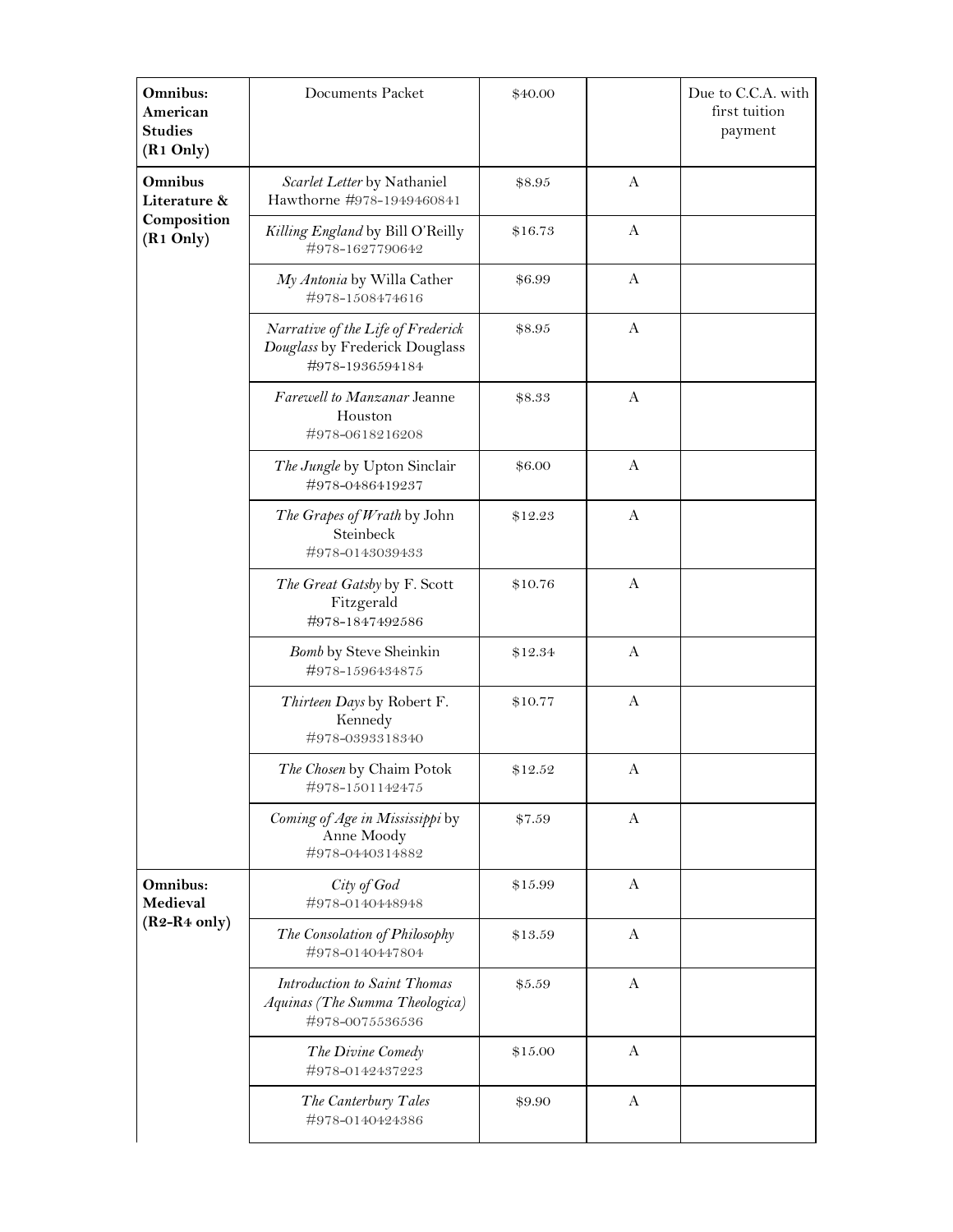|                                                         | Praise of Folly<br>#978-0140446081                                                       | \$14.99             | A            |                                                               |
|---------------------------------------------------------|------------------------------------------------------------------------------------------|---------------------|--------------|---------------------------------------------------------------|
|                                                         | Institutes of the Christian Religion<br>#978-0801025242                                  | \$16.29             | $\mathbf{A}$ |                                                               |
|                                                         | The Decameron<br>#978-0140449303                                                         | \$14.59             | A            |                                                               |
|                                                         | Don Quixote<br>#978-0142437230                                                           | \$11.59             | A            |                                                               |
|                                                         | Le Morte D'Arthur<br>#978-0451531490                                                     | \$6.79              | $\mathbf{A}$ |                                                               |
|                                                         | Tartuffe by Moliere<br>#978-0451474315                                                   | \$7.95              | A            |                                                               |
|                                                         | The History of the Medieval<br>World<br>#978-0393059755                                  | \$17.84             | A            |                                                               |
|                                                         | Omnibus V The Medieval World<br>#978-1-936648-48-1                                       | \$89.00             |              | Option of renting<br>for $$25.00$ for the<br>year from C.C.A. |
| Critical<br>Writing<br>(R <sub>1</sub> Only)            | Writing & Rhetoric Book 10:<br>Thesis Part 1, Student Edition<br>#978-1-60051-378-7      | 19.95               | CAP          |                                                               |
| Classical<br><b>Rhetoric I</b><br>(R <sub>2</sub> Only) | Fitting Words Textbook<br>#978-1944482282                                                | \$59.00             | A            |                                                               |
|                                                         | Fitting Words Student<br>Workbook<br>#978-1944482305                                     | \$24.00             | A            |                                                               |
|                                                         | Journal for Commonplace Book                                                             | (any style is fine) |              |                                                               |
| Classical<br>Rhetoric II<br>(R <sub>3</sub> Only)       | Defending Your Faith: An<br>Introduction to Apologetics<br>#978-1433503153               | \$10.87             | A            |                                                               |
|                                                         | The Illustrated Guide to World<br>Religions<br>#0764228382                               | \$11.45             | $\mathbf{A}$ |                                                               |
|                                                         | Rhetoric Alive! Senior Thesis<br>Student Workbook<br>#9781600513572                      | \$21.45             | CB           |                                                               |
| Applied<br>Rhetoric<br>(R <sub>4</sub> Only)            | A Manual for Writers of Research<br>Papers, Theses, and Dissertations<br>#978-0226823379 | \$10.35             | A            |                                                               |